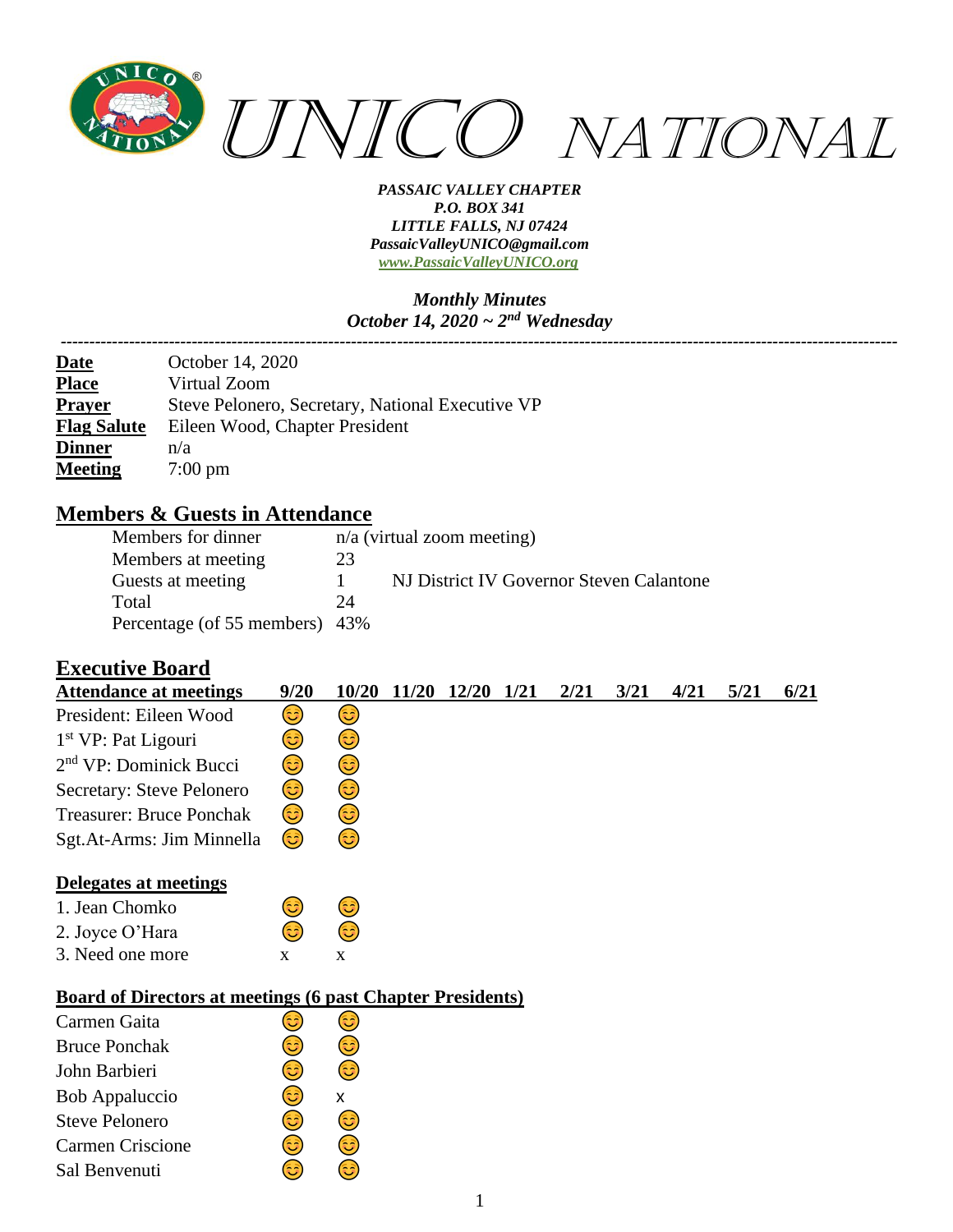

### *Monthly Minutes October 14, 2020 ~ 2nd Wednesday*

| <b>Past Chapter Presidents in attendance at meetings</b> |      |       |              |       |      |      |      |      |      |      |
|----------------------------------------------------------|------|-------|--------------|-------|------|------|------|------|------|------|
|                                                          | 9/20 | 10/20 | <b>11/20</b> | 12/20 | 1/21 | 2/21 | 3/21 | 4/21 | 5/21 | 6/21 |
| Joe Agresti PNP                                          | X    | x     |              |       |      |      |      |      |      |      |
| Bob Appaluccio                                           | ತಿ   | X     |              |       |      |      |      |      |      |      |
| John Barbieri                                            | ಡಿ   | 3)    |              |       |      |      |      |      |      |      |
| Sal Benvenuti                                            | ಡಿ   | 3)    |              |       |      |      |      |      |      |      |
| <b>Carmen Criscione</b>                                  | ಡಿ   | 3)    |              |       |      |      |      |      |      |      |
| John Morano                                              | ಡಿ   | 3     |              |       |      |      |      |      |      |      |
| <b>Steve Pelonero</b>                                    | ಡಿ   | 3)    |              |       |      |      |      |      |      |      |
| <b>Bruce Ponchak</b>                                     | ಡಿ   | (3    |              |       |      |      |      |      |      |      |
| <b>Chuck Russo</b>                                       | ದಿ   | 3     |              |       |      |      |      |      |      |      |
| Angelo Verrone                                           | X    | ತಿ    |              |       |      |      |      |      |      |      |

# **Opening Remarks**

- **President Eileen Wood:**
	- Eileen welcomed and thanked everyone for attending this Zoom meeting. Eileen asked everyone to try to come up with some fundraising ideas other than our annual golf outing. To give more we need to make more
- **1 st VP Pat Ligouri:**
	- Pat welcomed and said hello to everyone as well
	- •
- **2 nd VP Dominick Bucci:**
	- Welcomed everyone and noted that this month of October is Italian Heritage Month. He gave a report on the meanings of the colors, green, white, and red, on the Italian Flag

# **Secretary Minutes**

Secretary: Steve Pelonero

- Steve reported that the minutes were emailed to all chapter members as well as being on our chapter website
- Motion to accept
	- $1<sup>st</sup>$ Joe Barone

 $2<sub>n</sub>$ d John Barbieri

All were in favor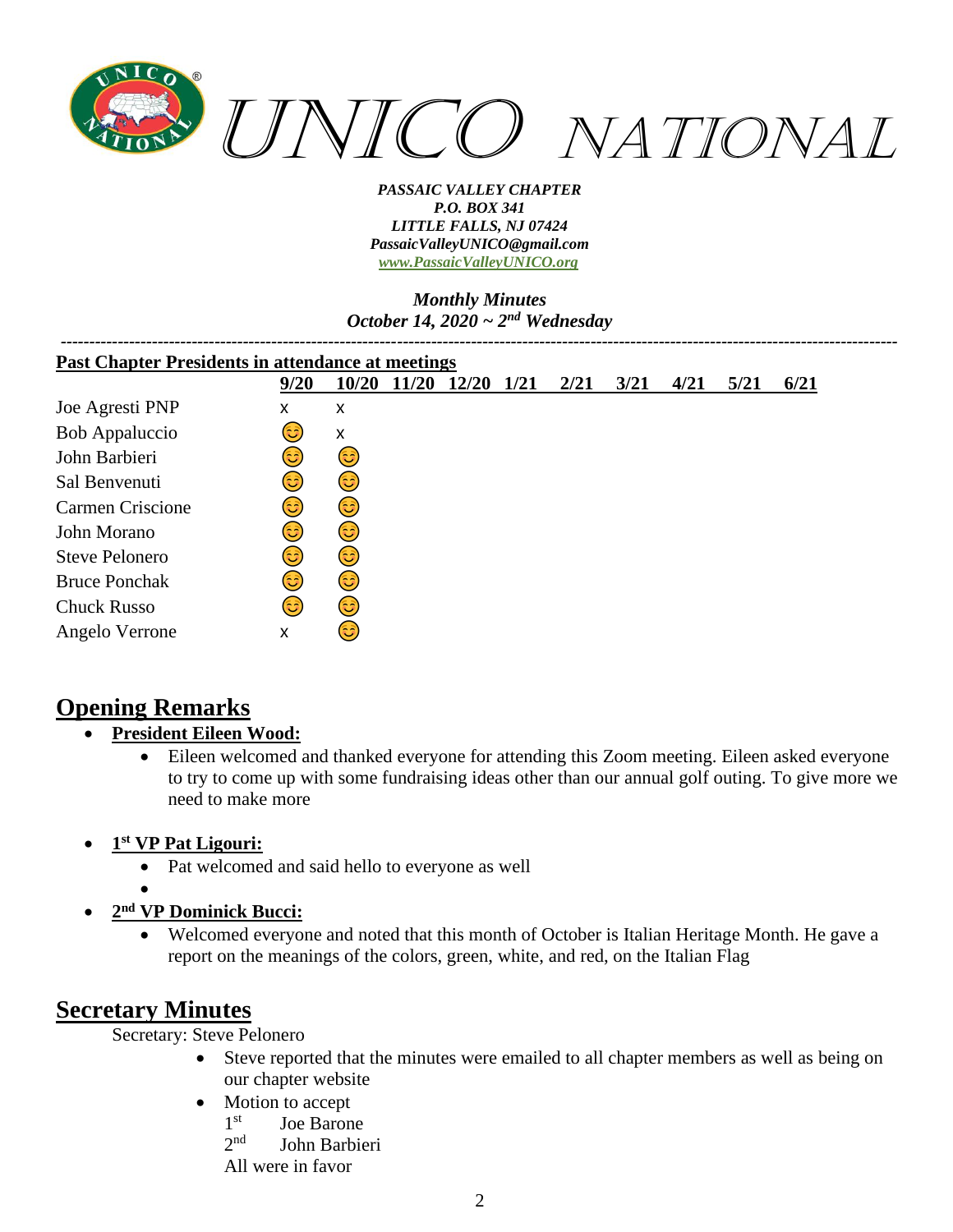

*Monthly Minutes October 14, 2020 ~ 2nd Wednesday*

*---------------------------------------------------------------------------------------------------------------------------------------------------*

## **Treasurer Report**

Treasurer: Bruce Ponchak

Bruce reported that the minutes were emailed to all chapter members

- Sal Benvenuti question the difference in dollars from our last meeting. Bruce noted that we told Mesa 46 that we would have 25 members there and only 22 showed up. Therefore we had to pay for the other 3 that we guaranteed
- Motion to accept
	- $1<sup>st</sup>$ Sal Benvenuti
	- $2<sub>nd</sub>$ Sal Nocella
	- All were in favor

# **Chapter Budget**

• No report

## **Bills and Communications**

- John Morano reported that our chapter received a new patch for our chapter banner. The "Cancer Research patch" for our \$1,000 donation to that respective Foundation fund. He would somehow get it to Jim Minnella who has possession of our banner so that it can be brought to a tailor for the sewing on process
- John also noted that the invoice / bill for our chapter gaming license came in. He would get it to Bruce so that it could be paid for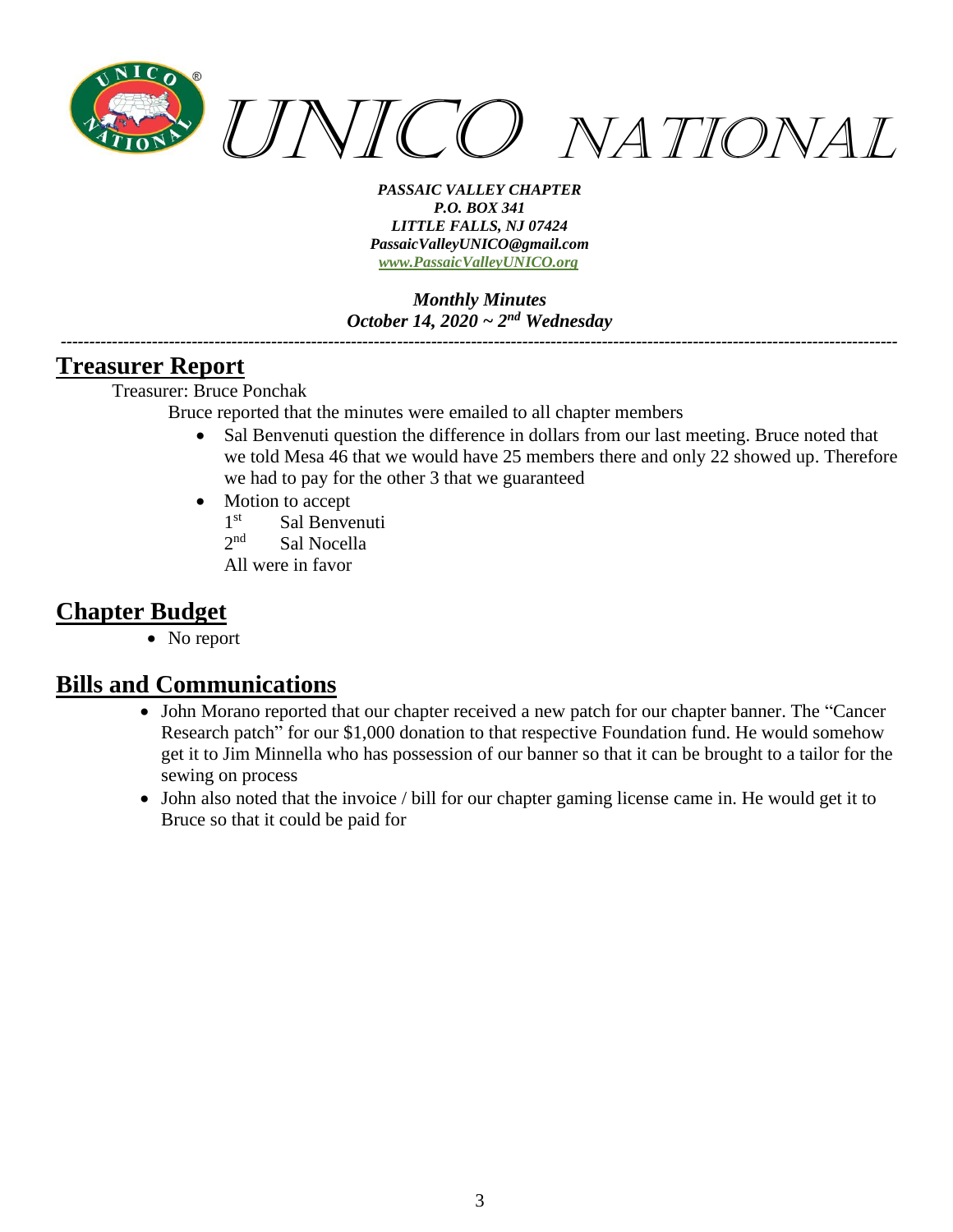

*Monthly Minutes October 14, 2020 ~ 2nd Wednesday*

*---------------------------------------------------------------------------------------------------------------------------------------------------*

## **Fundraising Committees**

- **Holiday Cheer: Bob Appaluccio**
	- Roni Corrado asked that if anyone knows of a family who is in need and to be considered by the committee as a recipient for this years' Holiday cheer to contact Bob Appaluccio

## • **Food Pantry: Roni Corrado**

Billy E. suggested that seeing as we are having zoom meetings and saving on dinners, his suggestion was to see if a member would like to donate the cost of the monthly dinner towards the food pantry program. Roni asked how much. Steve Pelonero said that he thought gift cards from ShopRite were the best choice for a food pantry donation, Roni said that she can deliver all to one pantry or divide it up among all of them. Sal B suggested that it be left up to the committee on who and how to handle donating them seeing as there were 24 members at this meeting and most offered an opinion. To make it easier on Roni, Sal said to leave it up to the committee. Roni said she would get her address out there to our members so that if a member would like to send her a check, cash or gift card, she then could call a pantry to see who is actually open and most in need

### • **Overseas Soldier Program: Roni Corrado**

• No report

### • **Golf Outing: Joe Barone**

• No report. Joe did note that usually in January the details start to take precedence

### • **Community Service Day: Chuck Russo**

- Pat Liguori said that ShopRite gave the ok for this Saturday to hold a Food Pantry drive. From 8 am to noon. Please show up to help at 7:30 to help with set-up, etc.
- Sal Benvenuti mentioned that he would donate UNICO face masks but they never came in due to the demand with this pandemic. They will still be given out when they do become available

## **Non-Fundraising Committees**

- **Scholarship Dinner: Joe Agresti PNP and Chuck Russo (now Carmen Gaita)**
	- Chuck Russo is stepping down as Scholarship and Brian Piccolo chair. Carmen Gaita has stepped up to take it over. If anyone would like to be on the committee, please contact Carmen
	- Chuck did note that two Brian Piccolo Awardees were chosen, along with three \$1,000 scholarships to PVHS students. This is the first year that no dinner was held where we usually present them
	- No report on our Study Abroad Grants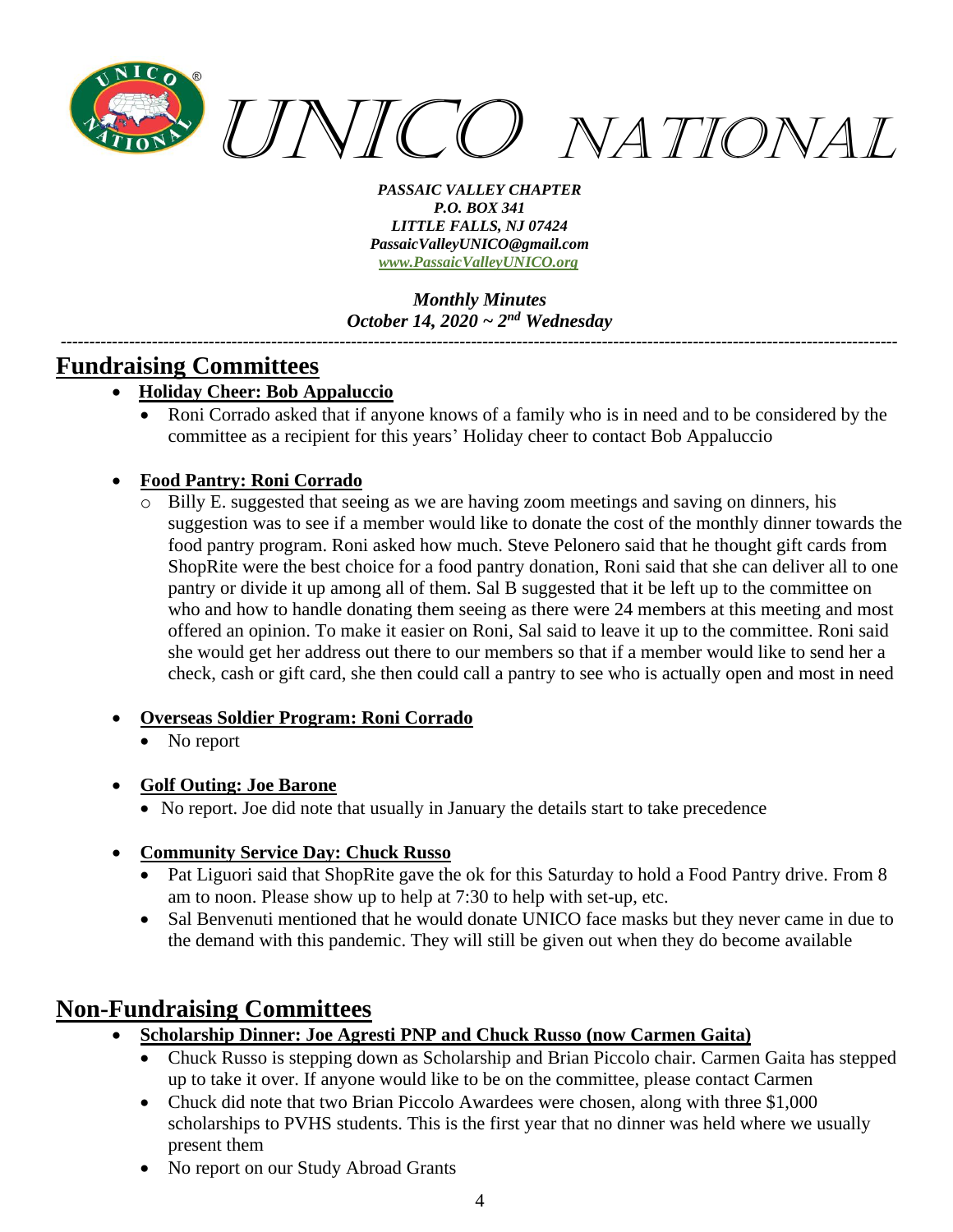

*Monthly Minutes October 14, 2020 ~ 2nd Wednesday*

*---------------------------------------------------------------------------------------------------------------------------------------------------*

#### • **Italian Heritage: Angelo Verrone**

- No report from Angelo
- Steve Pelonero noted that there have been many Italian Flag raisings this month of October (Italian Heritage Month). Steve said that he personally had the honor of speaking at the Kearny UNICO Flag Raising on October 10th

#### • **Italian Studies: Joe Agresti PNP**

No report

#### • **Good and Welfare: Sal Nocella**

- Joe Agresti was due to go in for Carpel Tunnel procedure
- Jay Sista fell and broke her wrist
- John Morano reported that Marlene Nappi (wife of one of our past chapter presidents. John asked to keep her in our prayers
- $\bullet$  Jim Minnella = Covid

### • **Membership: John Barbieri**

- John's reported that we are at 55 members. The average age of our chapter is 70. John wished our October birthday members a happy birthday: Bob Appaluccio, Frank Capalbo, Christina Castillo, Carmen Gaita, Carmen Criscione, Mark BiFalco
- Steve Pelonero also noted that October 10 is UNICO Nationals Birthday. UNICO was found in 1922 by Dr. Vastolla, when he started it because he was denied as being a member of other organizations because he was Italian. UNICO is now 98 years old
- Steve Pelonero, as secretary, reported that of our 55 members only 14 more are left to still pay their annual dues. We currently have 10 youth members and 3 have paid so far. Hoping that the other 13 remain as members to help us preserve our, and their Italian heritage during their lifetimes. Steve also noted that reminder letters are being sent out to those who have not yet paid on a monthly basis. The deadline to UNICO National for us to get our chapter dues updated is by the end of December. If members can pay to our chapter well before that, it would be appreciated seeing as how we do not meet in person as often as we have in the past (due to Covid)

### • **Newsletter & Website: Steve Pelonero**

Steve reported that all was up to date on both the website and newsletter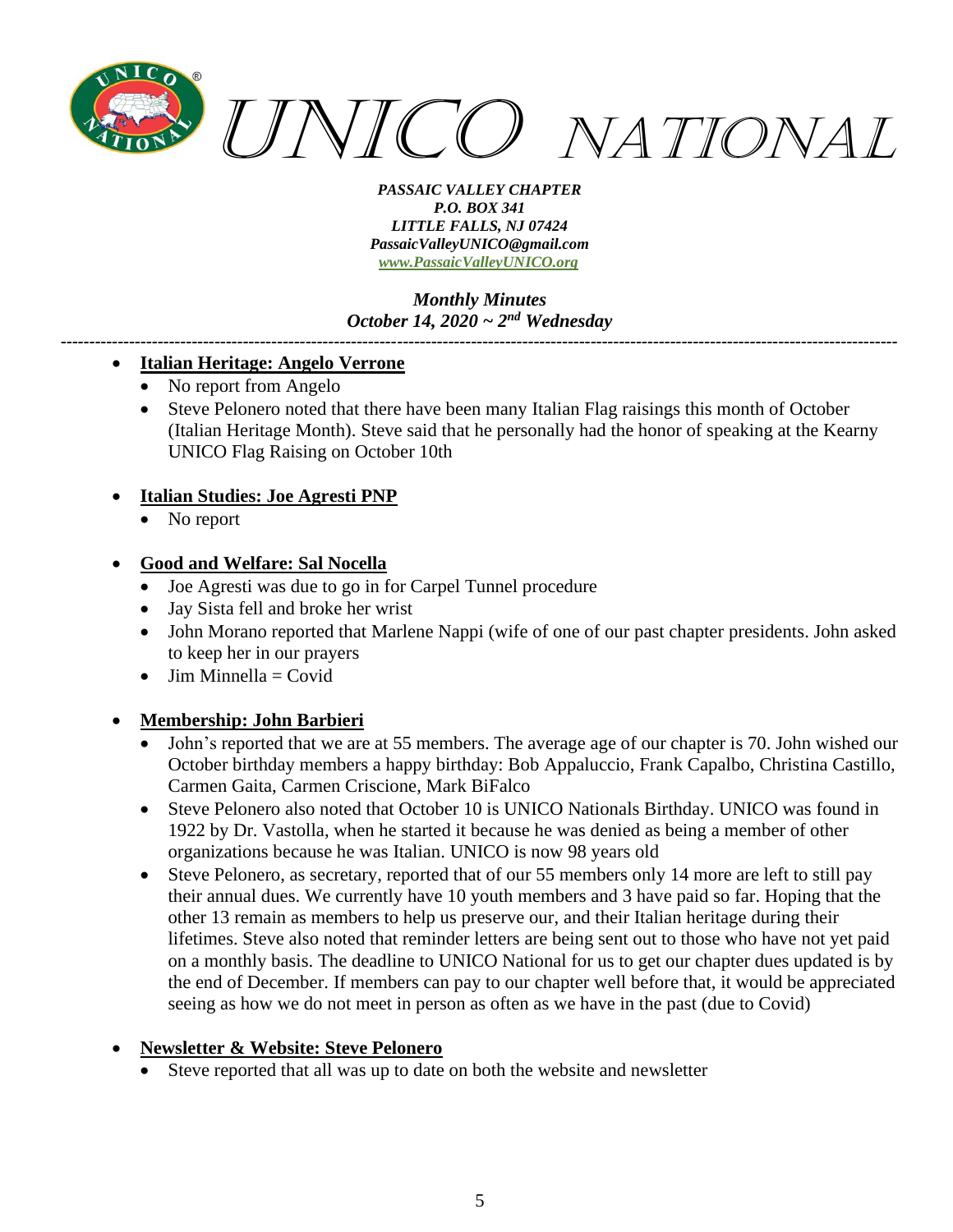

*Monthly Minutes October 14, 2020 ~ 2nd Wednesday*

*---------------------------------------------------------------------------------------------------------------------------------------------------*

## **District and National Events**

- **District News**
	- o Steve Calantone, our NJ District IV Governor thanked the chapter for the invitation. He thanked us for staying active and noted that he has attended and seen that all chapters are in the same situation with the pandemic upon all of us. He noted that he would soon be sending out information for our next NJ IV District Meeting
- **National News**
	- o Steve Pelonero reported that National and other chapters are also Zooming most of their meetings unless they are outside. Steve noted that we are still hoping for a convention in Florida in 2021

## **Old Business**

- Sal Benvenuti noted that the shirts everyone ordered are still not done due to a temporary closure of the sore in Totowa
- Chuck Russo made our traditional presentation to the most recent outgoing chapter president Carmen Gaita. Carmen thanked everyone

## **New Business**

- Eileen Wood reported that she signed in to the UNICO National Zoom Donation event and our chapter donated with a check \$1,000 to the Foundation Cancer Research Program. As John Morano noted in Bills and Communications, the patch was already received by our chapter
- Eileen also reported that we had in the past donated to the 2021 UNICO National Heritage and Photo Calendar (of which every member in UNIC across the USA should have already received it. We are noted as a Booster Sponsor. Eileen also reported that we also pre-paid another \$200 as a Booster Sponsor for the 2022 Calendar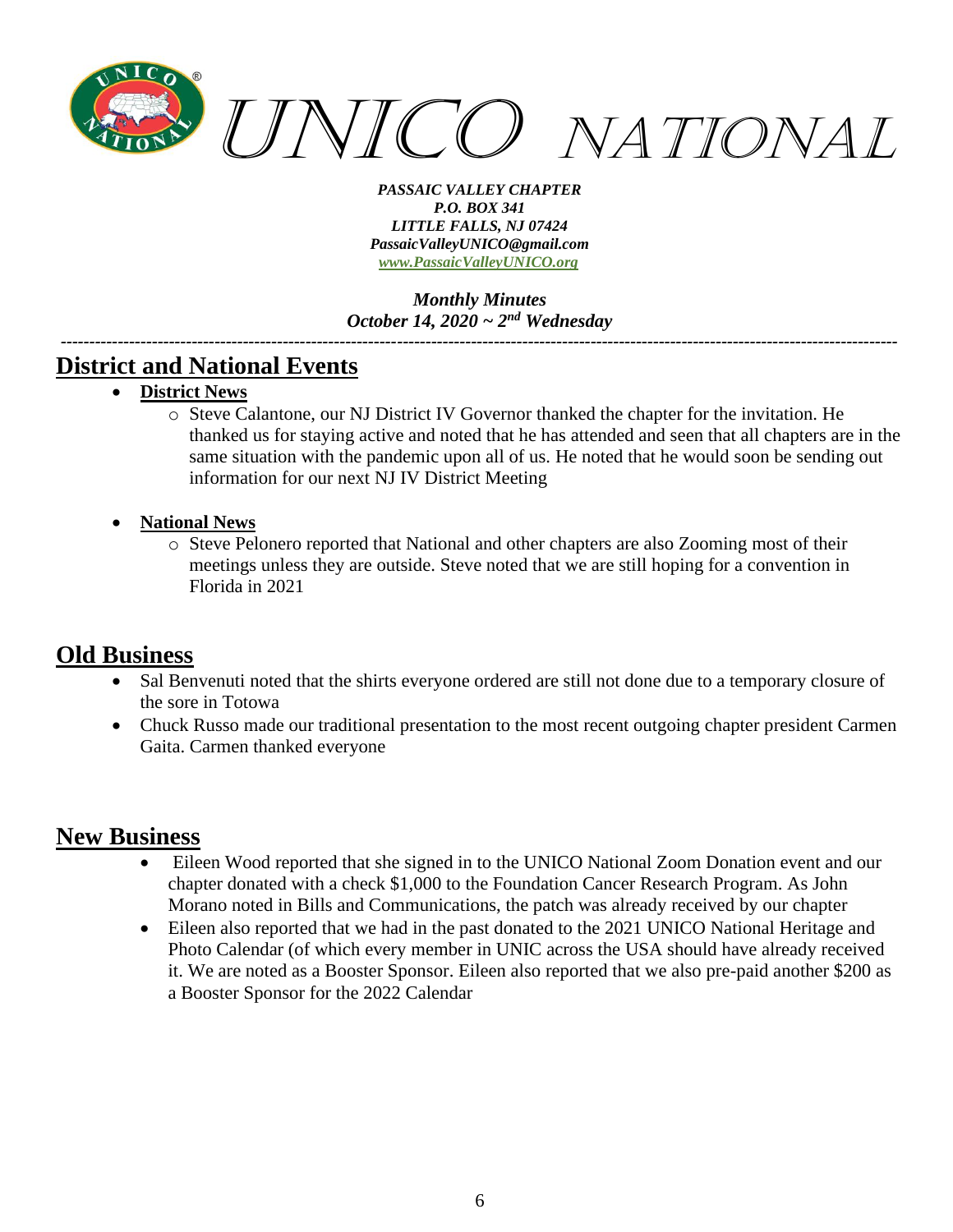

*Monthly Minutes October 14, 2020 ~ 2nd Wednesday*

### *---------------------------------------------------------------------------------------------------------------------------------------------------* **Attendance at the October 14, 2020 meeting**

The photo below represents those who were online at the zoom meeting at the time that the photo was taken at 8:09 pm. More could have been online before or after it was taken